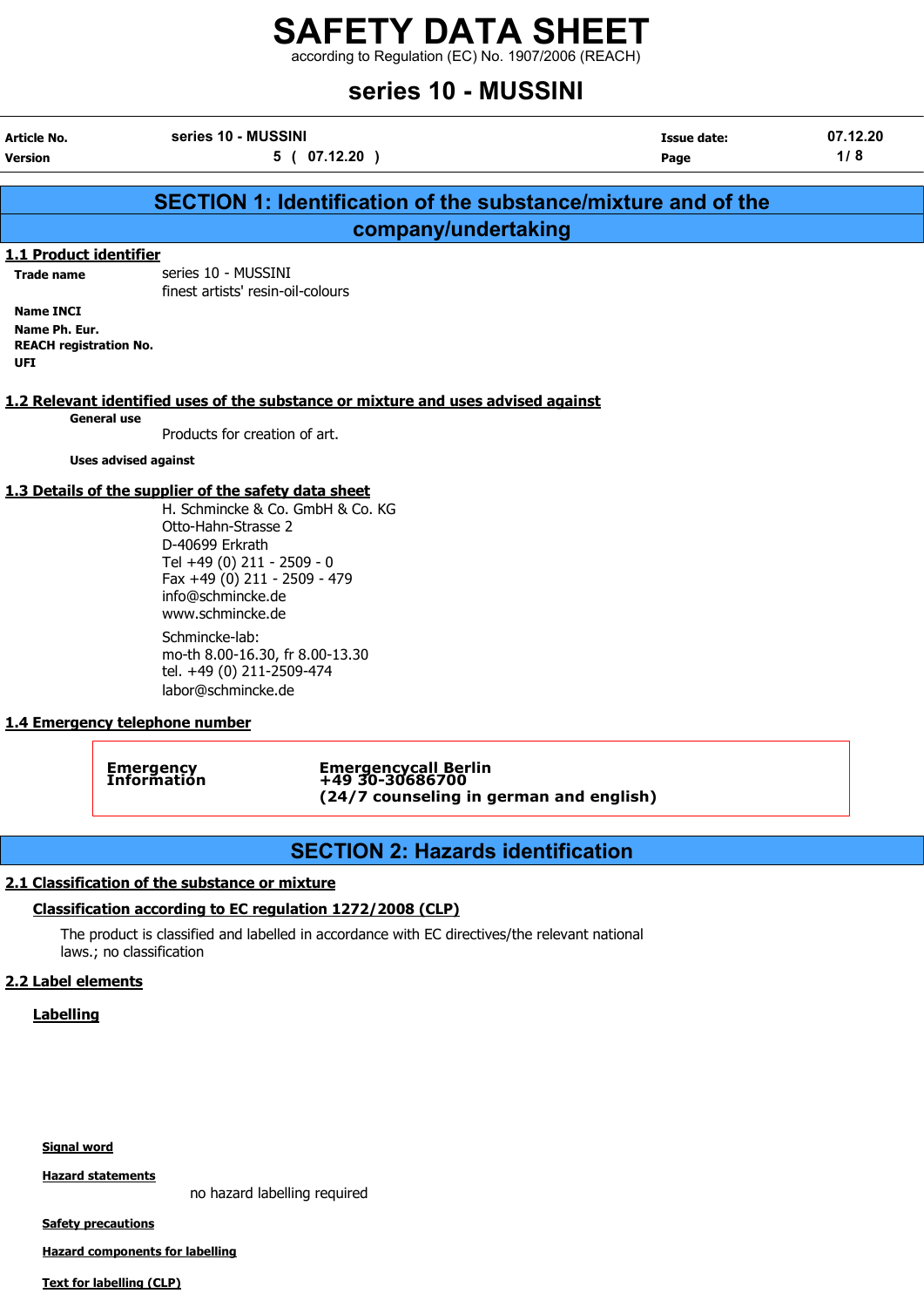according to Regulation (EC) No. 1907/2006 (REACH)

# series 10 - MUSSINI

| <b>Article No.</b> | series 10 - MUSSINI | Issue date: | 07.12.20 |
|--------------------|---------------------|-------------|----------|
| <b>Version</b>     | 5 ( 07.12.20        | Page        | 2/8      |

#### 2.3 Other hazards

SECTION 3: Composition / information on ingredients

#### 3.1 Substances

Chemical characterisation

oil pigment Dammar resin siccative

essential oils CAS-Number EINECS / ELINCS / NLP EU index number Customs tariff number REACH registration No. RTECS-no. Hazchem-Code CI-Number

#### 3.2 Mixtures

Substance 1

solvent naphtha (petroleum), light, aromatic: 1 - <10 % CAS: 64742-95-6 REACH: 01-2119455851-35 Aquatic Chronic 2; H411 / Asp. Tox. 1; H304 / -; EUH066 / Flam. Liq. 3; H226 / STOT SE 3; H335 / STOT SE 3; H336

#### Additional information

The colours 10227, 228, 229, 230, 341, 356, 357, 511 contain cadmium-containing pigments. The use of cadmium containing pigments is limited to artist colors.

The colours 10102, 103, 105, 206, 207, 224, 479, 485, 486, 487, 495, 529, 784, 785, 787, 788, 790, 792 contain zinc oxide. (see seperate safety data sheet)

The colour 10343 contains quinacridone quinone. (See separate safety data sheet)

The colour 10481 contains cobalt zinc silicate blue phenacite . (See separate safety data sheet) further information: see appendix

## SECTION 4: First aid measures

#### 4.1 Description of first aid measures

#### General information

No special measures are required.

#### In case of inhalation

Move victim to fresh air. Seek medical attention if problems persist.

## In case of skin contact

Thoroughly wash skin with soap and water. Seek medical attention if irritation persists.

#### After eye contact

If product gets into the eye, keep eyelid open and rinse immediately with large quantities of water, for at least 5-10 minutes. Seek medical attention if irritation persists.

#### After swallowing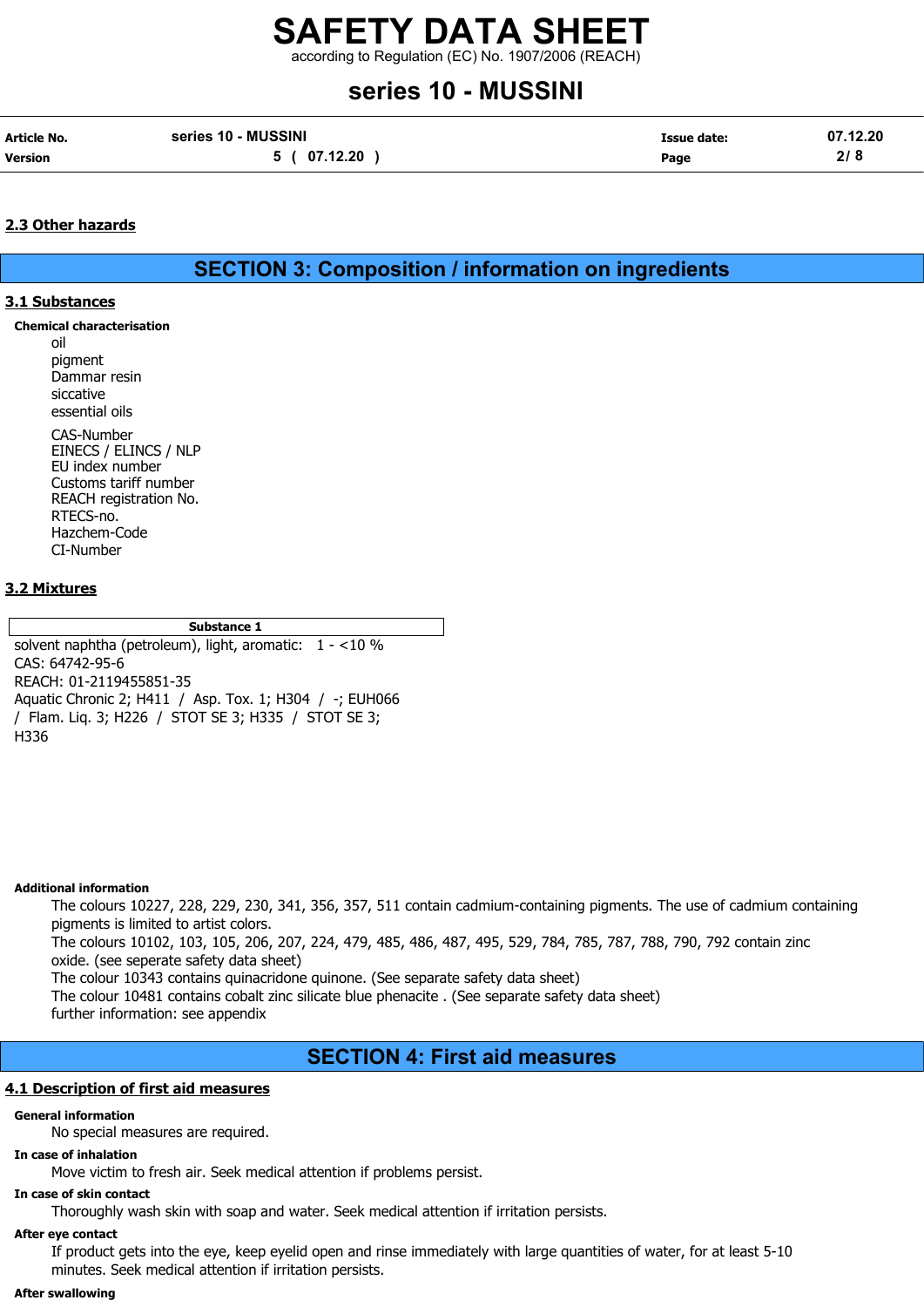according to Regulation (EC) No. 1907/2006 (REACH)

# series 10 - MUSSINI

| Article No.    | series 10 - MUSSINI | Issue date: | 07.12.20 |
|----------------|---------------------|-------------|----------|
| <b>Version</b> | 5 ( 07.12.20        | Page        | 3/8      |

Rinse mouth immediately and drink plenty of water. Seek medical treatment in case of troubles.

#### 4.2 Most important symptoms and effects, both acute and delayed

#### 4.3 Indication of any immediate medical attention and special treatment needed

# SECTION 5: Firefighting measures

#### 5.1 Extinguishing media

Suitable extinguishing media

Product is non-combustible. Extinguishing materials should therefore be selected according to surroundings.

Extinguishing media which must not be used for safety reasons

#### 5.2 Special hazards arising from the substance or mixture

In case of fire may be liberated: Carbon monoxide and carbon dioxide

#### 5.3 Advice for firefighters

Special protective equipment for firefighters

Additional information

## SECTION 6: Accidental release measures

#### 6.1 Personal precautions, protective equipment and emergency procedures

Avoid contact with skin, eyes, and clothing.

#### 6.2 environmental precautions

Discharge into the environment must be avoided.

#### 6.3 Methods and material for containment and cleaning up

Methods for cleaning up

Collect dry and place in appropriate containers for disposal. Subsequent cleaning.

Additional information

#### 6.4 Reference to other sections

Dispose of waste according to applicable legislation. refer to section 13

## SECTION 7: Handling and storage

#### 7.1 Precautions for safe handling

#### Advices on safe handling

Handle in accordance with good industrial hygiene and safety practice.

#### Precautions against fire and explosion

### 7.2 Conditions for safe storage, including any incompatibilities

Requirements for storerooms and containers Keep container tightly closed.

Hints on joint storage Storage class Further details

storage temperature: 5 - 40 °C

## 7.3 Specific end use(s)

No special measures necessary if stored and handled as prescribed.

# SECTION 8: Exposure controls/personal protection

### 8.1 Control parameters

DEU WEL 150,000 mg/m³ 4 (II); AGS

64742-95-6 solvent naphtha (petroleum), light, aromatic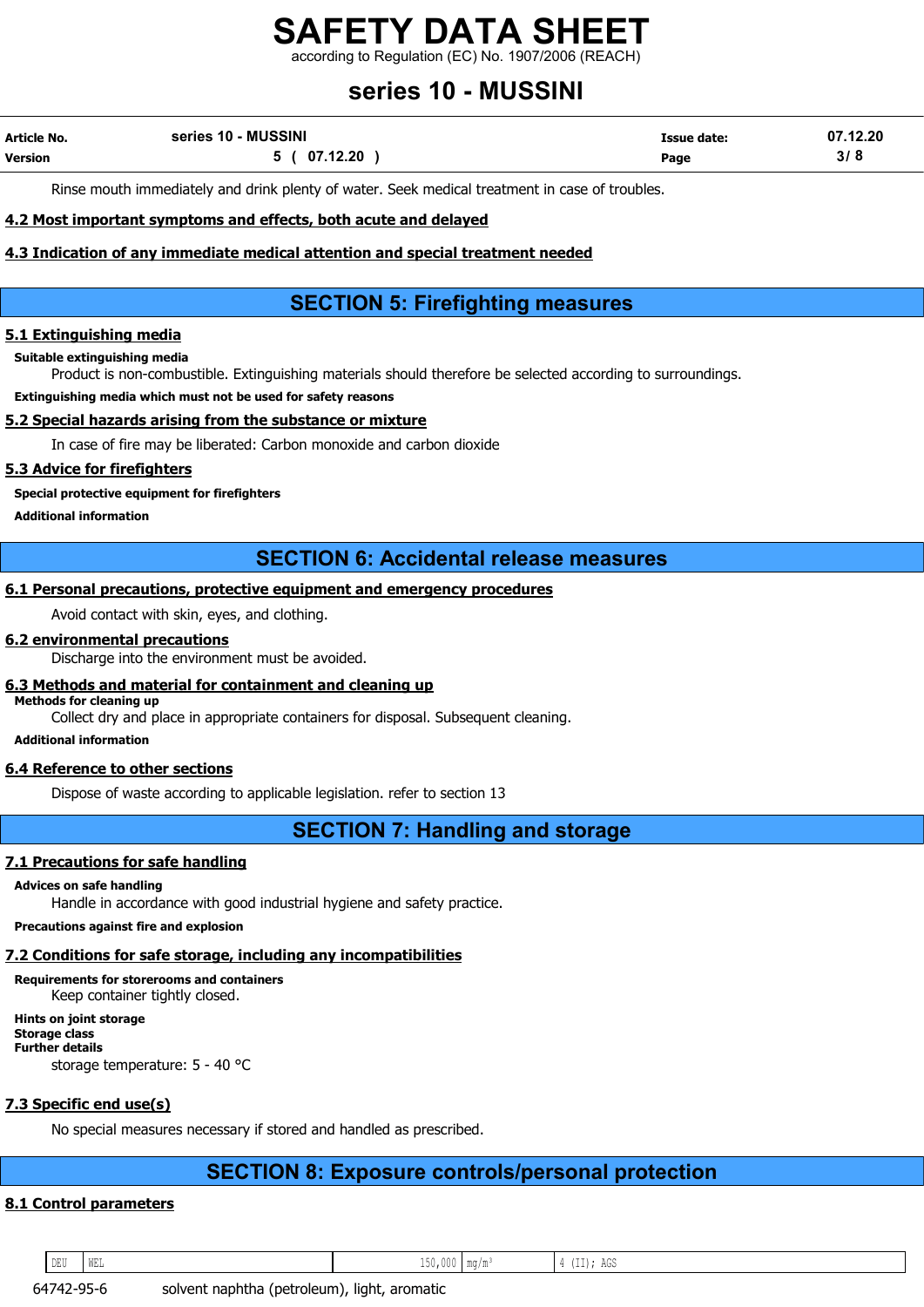according to Regulation (EC) No. 1907/2006 (REACH)

# series 10 - MUSSINI

| <b>Article No.</b> | series 10 - MUSSINI | Issue date: | 07.12.20 |
|--------------------|---------------------|-------------|----------|
| <b>Version</b>     | 07.12.20            | Page        | 4/8      |

| DEU | VV LLI | ------ | . | $\sim$<br>$\sim$<br>, nuu<br>. |
|-----|--------|--------|---|--------------------------------|

#### DNEL overview

64742-95-6 solvent naphtha (petroleum), light, aromatic

| DNEL worker   | Long-term - inhalation, system | 150,00000 | $mq/m^3$        |
|---------------|--------------------------------|-----------|-----------------|
| DNEL worker   | Long-term - dermal, local effe | 25,00000  | mg/kg bw/day    |
| DNEL Consumer | Long-term - oral, systemic eff | 11,00000  | mg/kg bw/day    |
| DNEL Consumer | Long-term - inhalation, system | 32,00000  | $\text{ma/m}^3$ |
| DNEL Consumer | Long-term - dermal, systemic e | 11,00000  | mg/kg bw/day    |

#### 8.2 Exposure controls

#### Occupational exposure controls

#### Respiratory protection

With correct and proper use, and under normal conditions, breathing protection is not required.

Respiratory protection must be worn whenever the WEL levels have been exceeded. Combination filtering device (EN 14387) Use filter type A (= against vapours of organic substances)

#### Hand protection

Protect skin by using skin protective cream.

#### Eye protection

Avoid contact with eyes.

#### Body protection

Wash contaminated clothing prior to re-use.

#### General protection and hygiene measures

No special handling advices are necessary. Wash hands thoroughly after handling.

## SECTION 9: Physical and chemical properties

#### 9.1 information on basic physical and chemical properties

| <b>Form</b>  | pasty     |
|--------------|-----------|
| Colour       | pigmented |
| <b>Odour</b> | weak      |

|                                        | min | max         |       |
|----------------------------------------|-----|-------------|-------|
| Initial boiling point and              |     |             |       |
| boiling range                          |     |             |       |
| <b>Melting point/freezing point</b>    |     |             |       |
| Flash point/flash point range          |     |             |       |
| <b>Flammability</b>                    |     |             |       |
| <b>Ignition temperature</b>            |     |             |       |
| <b>Auto-ignition temperature</b>       |     |             |       |
| <b>Explosion limits</b>                |     |             |       |
| <b>Refraction index</b>                |     |             |       |
| PH                                     |     |             |       |
| <b>Viscosity</b>                       |     |             |       |
| <b>Viscosity</b>                       |     |             |       |
| Vapour pressure                        |     |             |       |
| <b>Density</b>                         |     | $1,6 - 3,1$ | 20 °C |
|                                        |     | g/ml        |       |
| Partition coefficient: n-octanol/water |     |             |       |

#### Danger of explosion

#### 9.2 Other information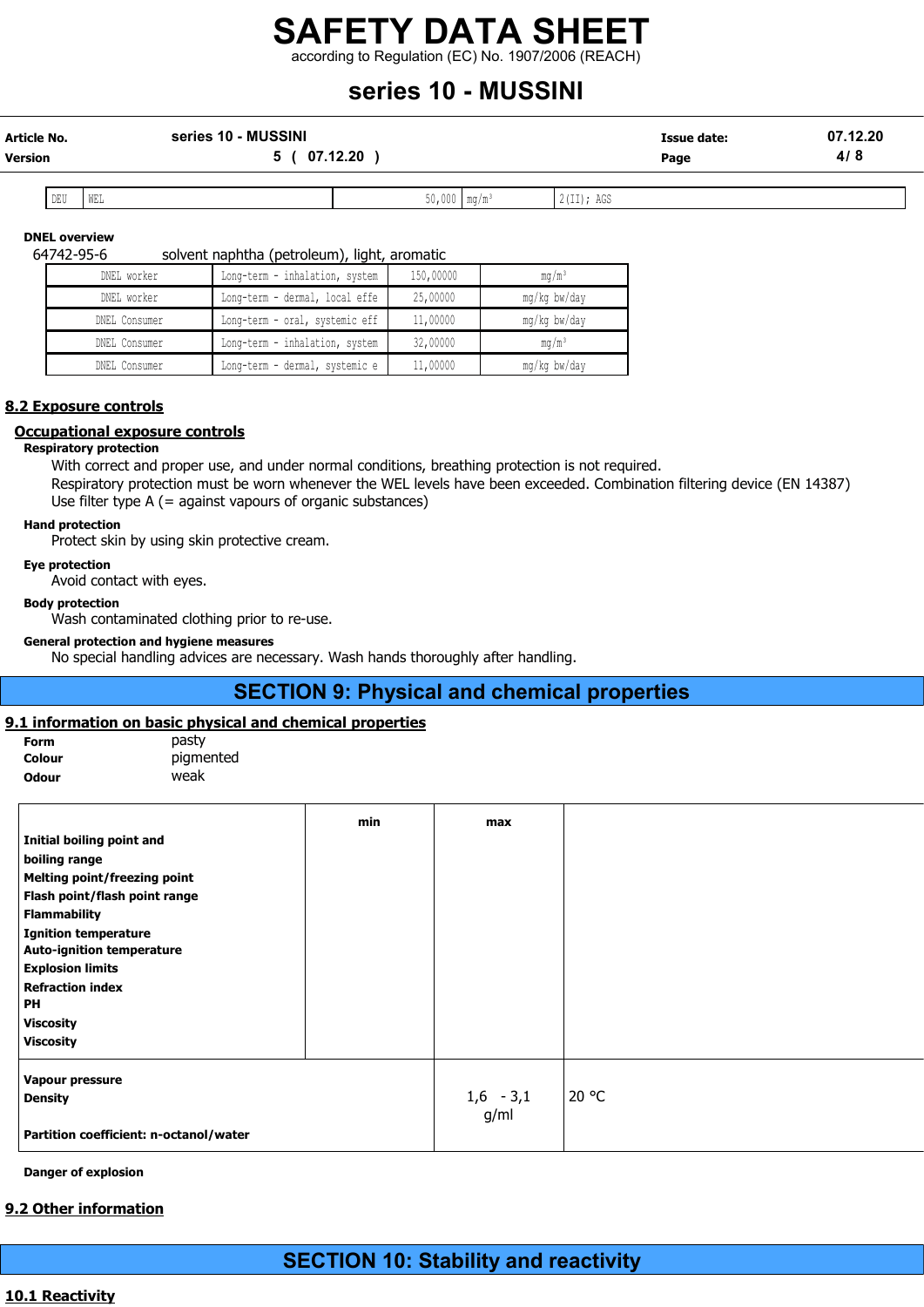according to Regulation (EC) No. 1907/2006 (REACH)

# series 10 - MUSSINI

| Article No. | series 10 - MUSSINI | Issue date: | 07.12.20 |
|-------------|---------------------|-------------|----------|
| Version     | 5(07.12.20)         | Page        | 5/8      |

10.2 Chemical stability 10.3 Possibility of hazardous reactions 10.4 Conditions to avoid

frost and heat

10.5 Incompatible materials

10.6 Hazardous decomposition products

# SECTION 11: Toxicological information

#### 11.1 Information on toxicological effects

#### Toxicological tests

64742-95-6 solvent naphtha (petroleum), light, aromatic

| oral       | LD50                    | Rat | 2000,00000 | ma/ka              |      |
|------------|-------------------------|-----|------------|--------------------|------|
| inhalative | $T \cap F \cap$<br>ມ⊳⊽ບ | Rat | 10,20000   | . .<br>$m\alpha/L$ | (4h) |
| dermal     | LD50                    | Rat | 2000,00000 | ma/ka              |      |

#### Acute toxicity

In case of inhalation No data available After swallowing No data available In case of skin contact No data available After eye contact No data available

#### Practical experience

#### General remarks

## SECTION 12: Ecological information

#### 12.1 Toxicity

#### Ecotoxicological effects

64742-95-6 solvent naphtha (petroleum), light, aromatic

| $T \cap F \cap$<br>カムクハ | fish                           | ,20000  | mq/L        | (96h) |
|-------------------------|--------------------------------|---------|-------------|-------|
| EC50                    | Algae                          | 2,60000 | mq/L        | 72h)  |
| EC50                    | Daphnia magna (Big water flea) | 3,20000 | $m\alpha/L$ | (48h) |

Aquatic toxicity Water Hazard Class 1 WGK catalog number General information

#### 12.2 Persistence and degradability

Further details Product is partially biodegradable. Oxygen demand

#### 12.3 Bioaccumulative potential

Bioconcentration factor (BCF) Partition coefficient: n-octanol/water

12.4 Mobility in soil No data available

12.5 Results of PBT and vPvB assessment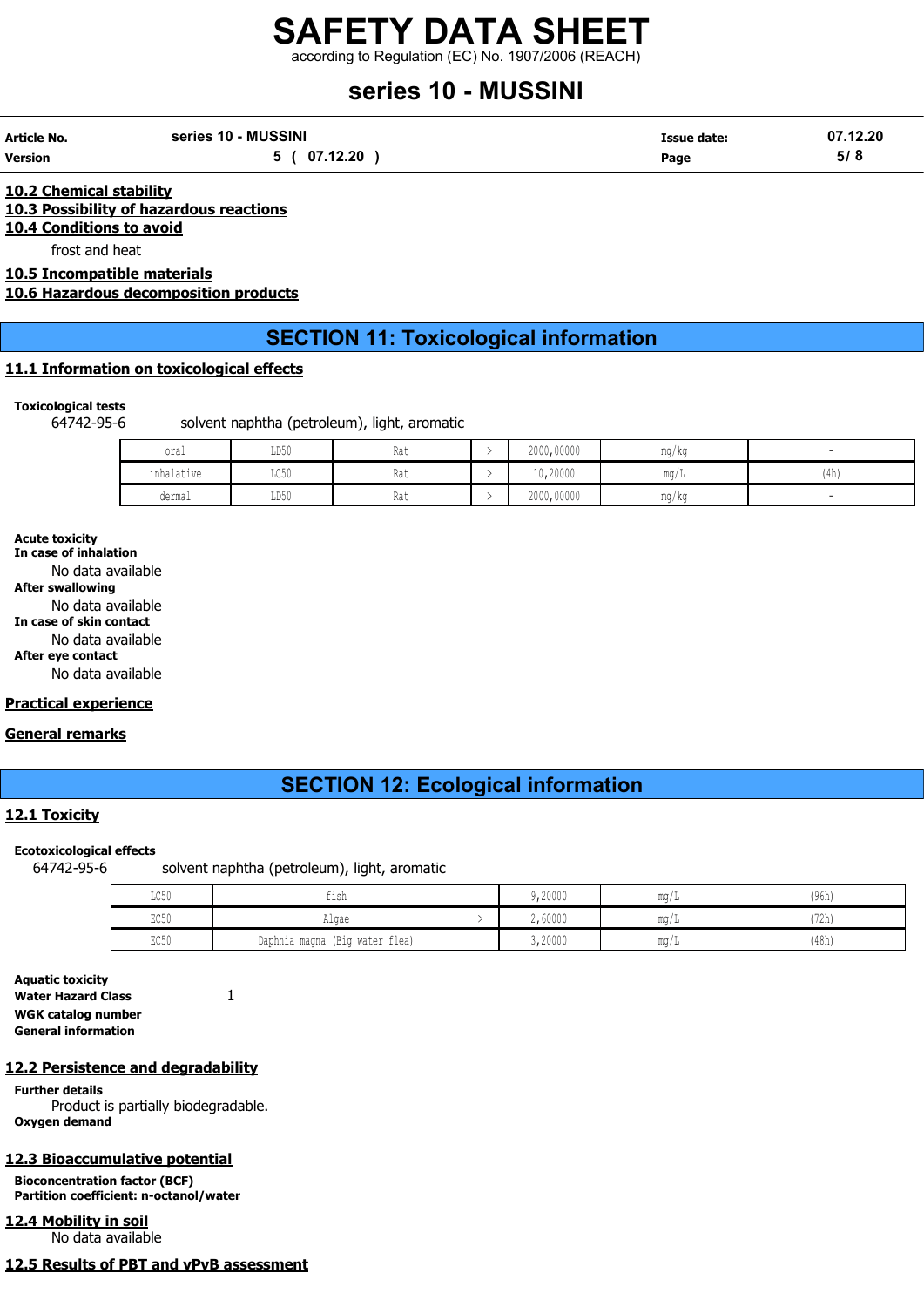according to Regulation (EC) No. 1907/2006 (REACH)

# series 10 - MUSSINI

| Article No. | series 10 - MUSSINI | <b>Issue date:</b> | 07.12.20 |
|-------------|---------------------|--------------------|----------|
| Version     | 5 ( 07.12.20        | Page               | 6/8      |

No data available

#### 12.6 Other adverse effects

General information

## SECTION 13: Disposal considerations

#### 13.1 Waste treatment methods

#### **Product**

Waste key number

08 01 12 waste paint and varnish other than those mentioned in 08 01 11 Recommendation

#### Contaminated packaging

### Waste key number

Recommendation

Non-contaminated packages may be recycled. Handle contaminated packages in the same way as the substance itself.

#### Additional information

### SECTION 14: Transport information

#### 14.1 UN number

#### 14.2 UN proper shipping name

ADR, ADN No dangerous good in sense of these transport regulations. IMDG, IATA

#### 14.3 Transport hazard class(es)

ADR, ADN IMDG IATA

#### 14.4 Packing group

#### 14.5 Environmental hazards

Marine Pollutant - IMDG Marine Pollutant - ADN

# 14.6 Special precautions for user

#### Land transport (ADR/RID)

Code: ADR/RID Kemmler-number Hazard label ADR Limited quantities Contaminated packaging: Instructions Contaminated packaging: Special provisions Special provisions for packing together Portable tanks: Instructions Portable tanks: Special provisions Tank coding Tunnel restriction Remarks EQ Special provisions

#### Sea transport (IMDG)

EmS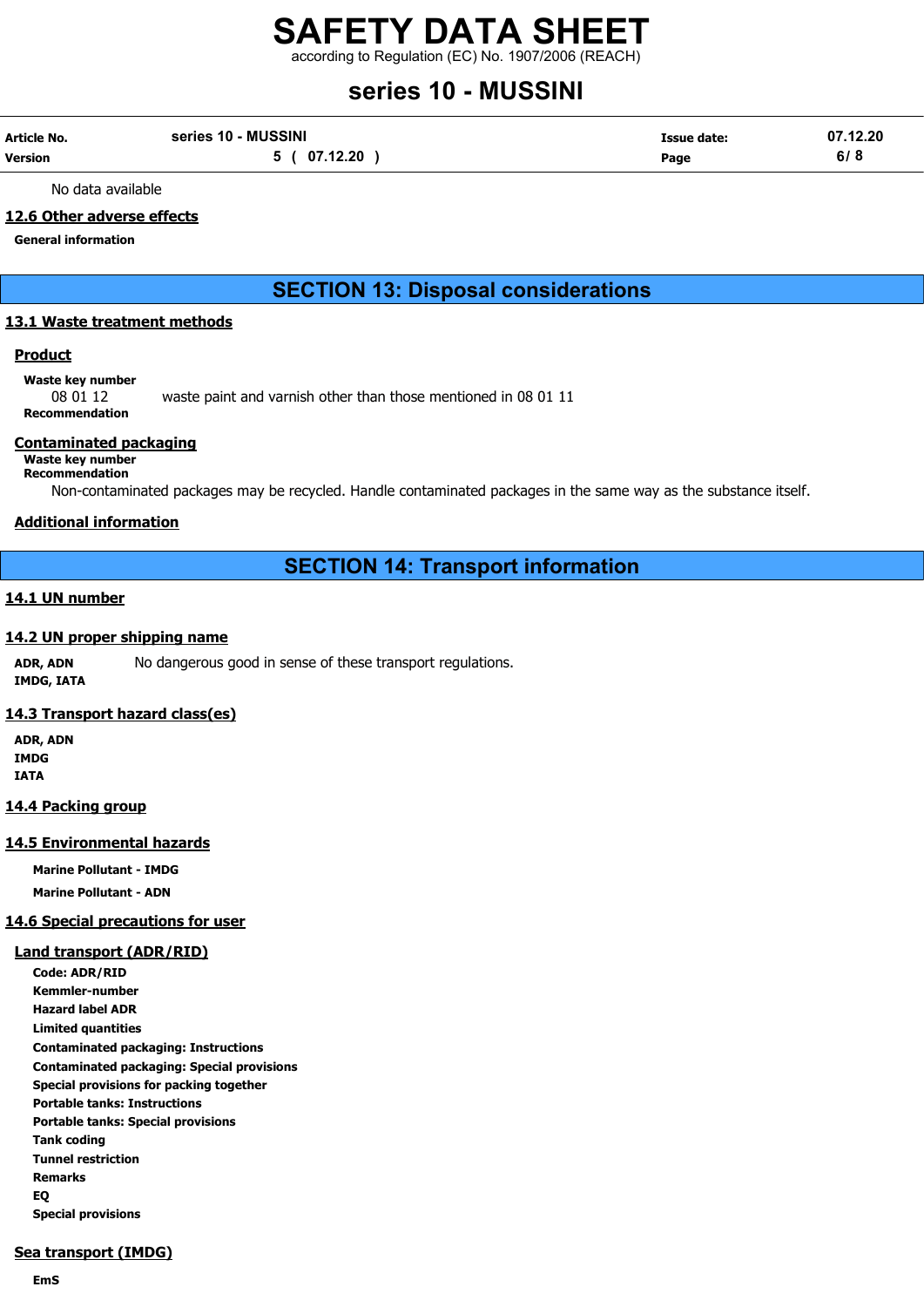according to Regulation (EC) No. 1907/2006 (REACH)

# series 10 - MUSSINI

| Article No.    | series 10 - MUSSINI | Issue date: | 07.12.20 |
|----------------|---------------------|-------------|----------|
| <b>Version</b> | 5 ( 07.12.20        | Page        | 7/8      |

Special provisions Limited quantities Contaminated packaging: Instructions Contaminated packaging: Special provisions IBC: Instructions IBC: Provisions Tank instructions IMO Tank instructions UN Tank instructions Special provisions Stowage and segregation Properties and observations Remarks EQ

#### Air transport (IATA-DGR)

| Hazard                      |
|-----------------------------|
| Passenger                   |
| Passenger LQ                |
| Cargo                       |
| ERG                         |
| Remarks                     |
| EQ                          |
| <b>Special Provisioning</b> |

#### 14.7 Transport in bulk according to Annex II of MARPOL 73/78 and the IBC Code

No data available

## SECTION 15: Regulatory information

#### 15.1 Safety, health and environmental regulations/legislation specific for the substance or mixture

#### National regulations

#### Europe

Contents of VOC [%] Contents of VOC  $[a/L]$ Further regulations, limitations and legal requirements

#### **Germany**

Storage class Water Hazard Class 1 WGK catalog number Incident regulation Information on working limitations Further regulations, limitations and legal requirements

#### Denmark

Further regulations, limitations and legal requirements

#### **Hungary**

Further regulations, limitations and legal requirements

#### Great Britain

Further regulations, limitations and legal requirements

### Switzerland

Contents of VOC [%]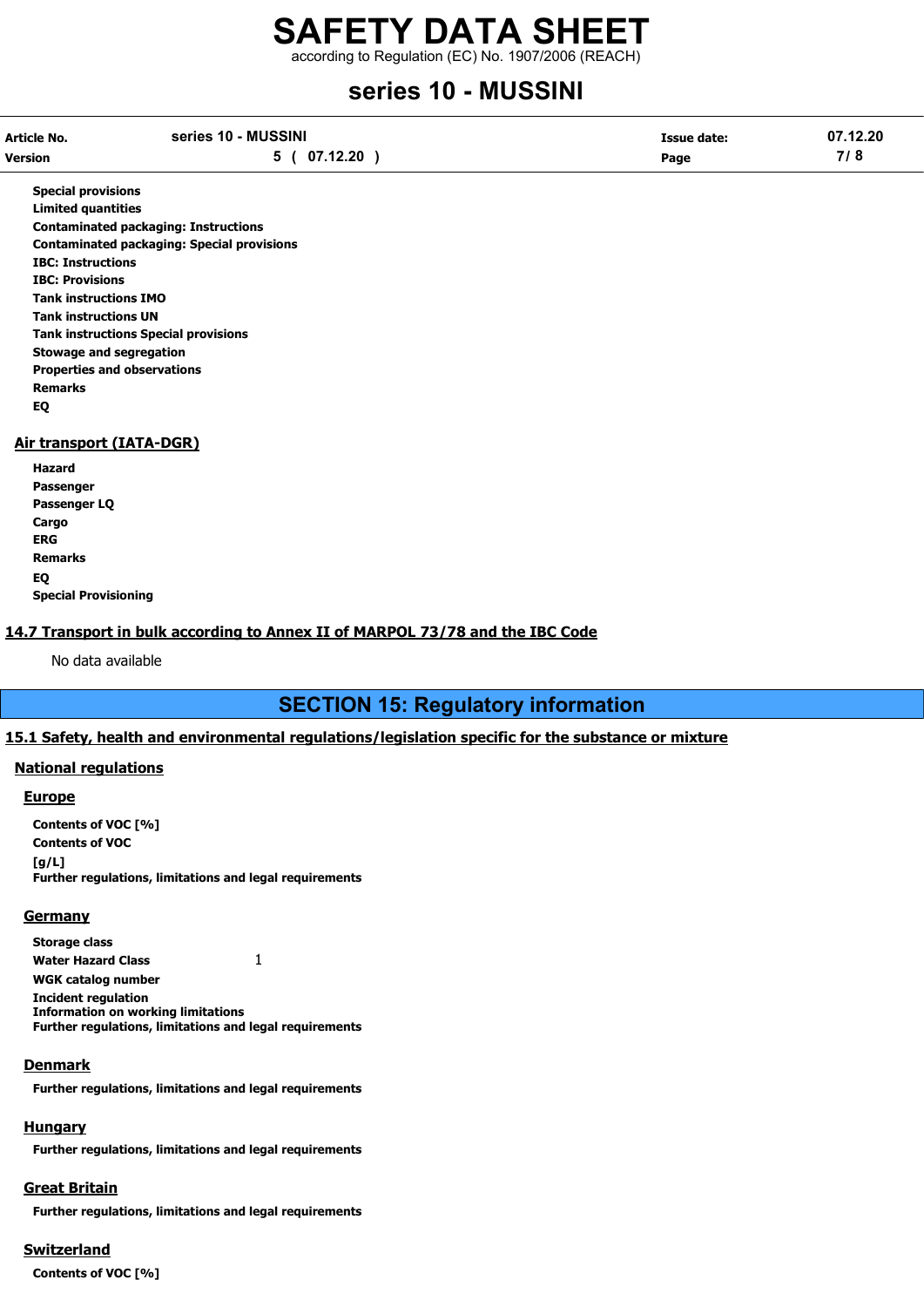according to Regulation (EC) No. 1907/2006 (REACH)

# series 10 - MUSSINI

| Article No. | series 10 - MUSSINI | Issue date: | 07.12.20 |
|-------------|---------------------|-------------|----------|
| Version     | 5 ( 07.12.20        | Page        | 8/8      |

max. 10 %

Further regulations, limitations and legal requirements

#### USA

Further regulations, limitations and legal requirements Federal Regulations State Regulations

#### Canada

Further regulations, limitations and legal requirements

#### 15.2 Chemical Safety Assessment

## SECTION 16: Other information

#### Further information

| Hazard statements (CLP) | H226 Flammable liquid and vapour.<br>H304 May be fatal if swallowed and enters airways. |
|-------------------------|-----------------------------------------------------------------------------------------|
|                         | H335 May cause respiratory irritation.                                                  |
|                         | H336 May cause drowsiness or dizziness.                                                 |
|                         | H411 Toxic to aquatic life with long lasting effects.                                   |

#### Further information

This information is abased on our current state of knowledge and describes the security standards applicable to our product for the purpose provided. The information provided here does not constitute a legally binding warranty of specific characteristics or of suitability for a specific application use of the product is thus to be adapted to the user's special conditions and checked by preliminary tests. We are thus unable to guarantee product characteristics or accept an liability for damage arising in connection with the use of our products.

#### Literature

For abbreviations and acronyms, see: ECHA Guidance on information requirements and chemical safety assessment, chapter R.20 (Table of terms and abbreviations).

#### Reason of change

Additional information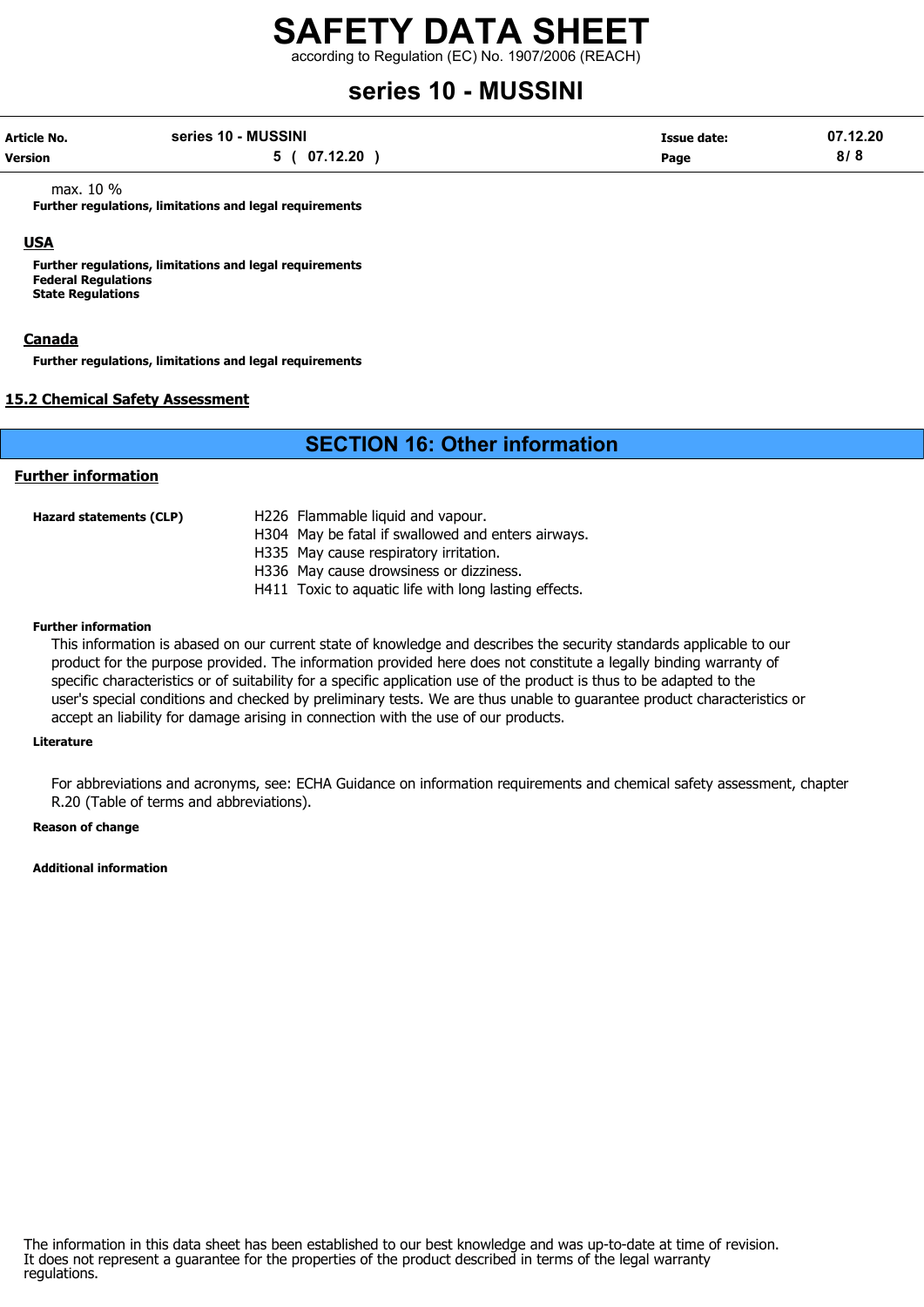# **Appendix for material safety data sheet no.: 10 000 000**

MUSSINI® - Finest artists' resin-oil-colours

|         | art.nr. art.name             | C.I.             |                                          | CAS-nr.                    |
|---------|------------------------------|------------------|------------------------------------------|----------------------------|
| 10208   | yellowish green Ural         | PY53; PG19       | Rutile (Ti, Ni, Sb); Spinel (Co, Zn)     | 8007-18-9; 8011-87-8       |
| X 10209 | brilliant yellow             | PY155            | Disazo                                   | 68516-73-4                 |
| X 10210 | brilliant transparent yellow | PY128            | Spinel (Zn, Fe)                          | 68186-90-3                 |
| 10216   | lemon yellow                 | PY3              | Monoazo                                  | 6486-23-3                  |
| 10220   | vanadium yellow light        | PY184            | Bismuth vanadate                         | 14059-33-7                 |
| 10221   | vanadium yellow deep         | PY184            | <b>Bismuth vanadate</b>                  | 14059-33-7                 |
| 10223   | Indian yellow                | PY128; PY110     | Spinel (Zn, Fe); Isoindolinone           | 68186-90-3; 5590-18-1      |
| 10227   | cadmium yellow 1 light       | <b>PY35</b>      | Cadmium-zinc-sulphide                    | 8048-07-5; 7727-43-7       |
| 10228   | cadmium yellow 2 medium      | <b>PY35</b>      | Cadmium-zinc-sulphide                    | 8048-07-5; 7727-43-7       |
| 10229   | cadmium yellow 3 deep        | <b>PO20</b>      | Cadmium sulfo-selenide                   | 12656-57-4                 |
| 10230   | cadmium orange               | PO <sub>20</sub> | Cadmium sulfo-selenide                   | 12656-57-4                 |
| 10231   | Naples yellow light          | PBr24; PY53      | Rutile (Ti, Cr, Sb); Rutile (Ti, Ni, Sb) | 68186-90-3; 8007-18-9      |
| 10232   | Naples yellow deep           | PBr42            | Disazocondensation                       | 68516-75-6                 |
| 10236   | transparent yellow oxide     | <b>PY42</b>      | Hydrated iron oxide                      | 20344-49-4                 |
| 10237   | transparent orange oxide     | PR101: PY42      | Iron oxide; Hydrated iron oxide          | 1309-37-1; 20344-49-4      |
| 10238   | transparent yellow           | PY150            | Azo-nickel-complex                       | 68511-62-6                 |
| 10239   | transparent orange           | PO71             | Diketo-pyrrolo-pyrrol                    | 71832-85-4                 |
| 10243   | chrome orange hue            | PO67             | Pyrazolochinazolone                      | 74336-59-7                 |
| 10340   | brilliant scarlet            | PR242            | Disazocondensation                       | 118440-67-8                |
| 10341   | cadmium red medium           | PR108/PW21       | Cadmium sulfo-selenide                   | 58339-34-7; 7727-43-7      |
| 10344   | madder lake brilliant        | PR207            | Quinacridone                             |                            |
| 10346   | madder lake dark             | PR264: PV42      | Diketo-pyrrolo-pyrrol; Quinacridone      | $\sigma_{\rm s}^{\rm s}$ = |
| 10347   | alizarin madder lake         | PR83:1           | Anthraquinone, Al                        | 72-78-0                    |
| 10353   | Florentine red               | PR179            | Perylene                                 | 5521-31-3                  |
| 10356   | cadmium red light            | PR108/PW21       | Cadmium sulfo-selenide                   | 58339-34-7; 7727-43-7      |
| 10357   | cadmium red deep             | PR108/PW21       | Cadmium sulfo-selenide                   | 58339-34-7; 7727-43-7      |
| 10358   | carmine                      | PR179; PV19      | Perylene; Quinacridone                   | 5521-31-3; 1047-16-1       |
| 10363   | transparent magenta          | PR122            | Quinacridone                             | 980-26-7                   |
| X 10364 | vermilion red hue            | PR255            | Diketo-pyrrolo-pyrrol                    | 120500-90-5                |
| 10365   | transparent red oxide        | PR101            | Iron oxide                               | 1309-37-1                  |
| 10366   | Caesar purple                | <b>PV19</b>      | Quinacridone                             | 1047-16-1                  |
| X 10472 | manganese violet             | <b>PV16</b>      | Manganese-ammonium pyrophosphate         | 10101-66-3                 |
| 10473   | transparent violet           | <b>PV23</b>      | Dioxazine                                | 6358-30-1                  |
| 10475   | cobalt cerulean blue         | <b>PB35</b>      | Spinel (Co. Sn)                          | 68187-05-3                 |
| 10477   | transparent cyan             | PB15:3           | Phthalocyanine (Cu)                      | 147-14-8                   |
| 10478   | indigo                       | <b>PB66</b>      | Indigo, synthetic                        | 482-89-3                   |
| 10480   | cobalt blue light            | <b>PB28</b>      | Spinel (Co, Al)                          | 1345-16-0                  |
| X 10490 | Prussian blue                | <b>PB27</b>      | Iron-cyan-complex                        | 14038-43-8; 25869-98-1     |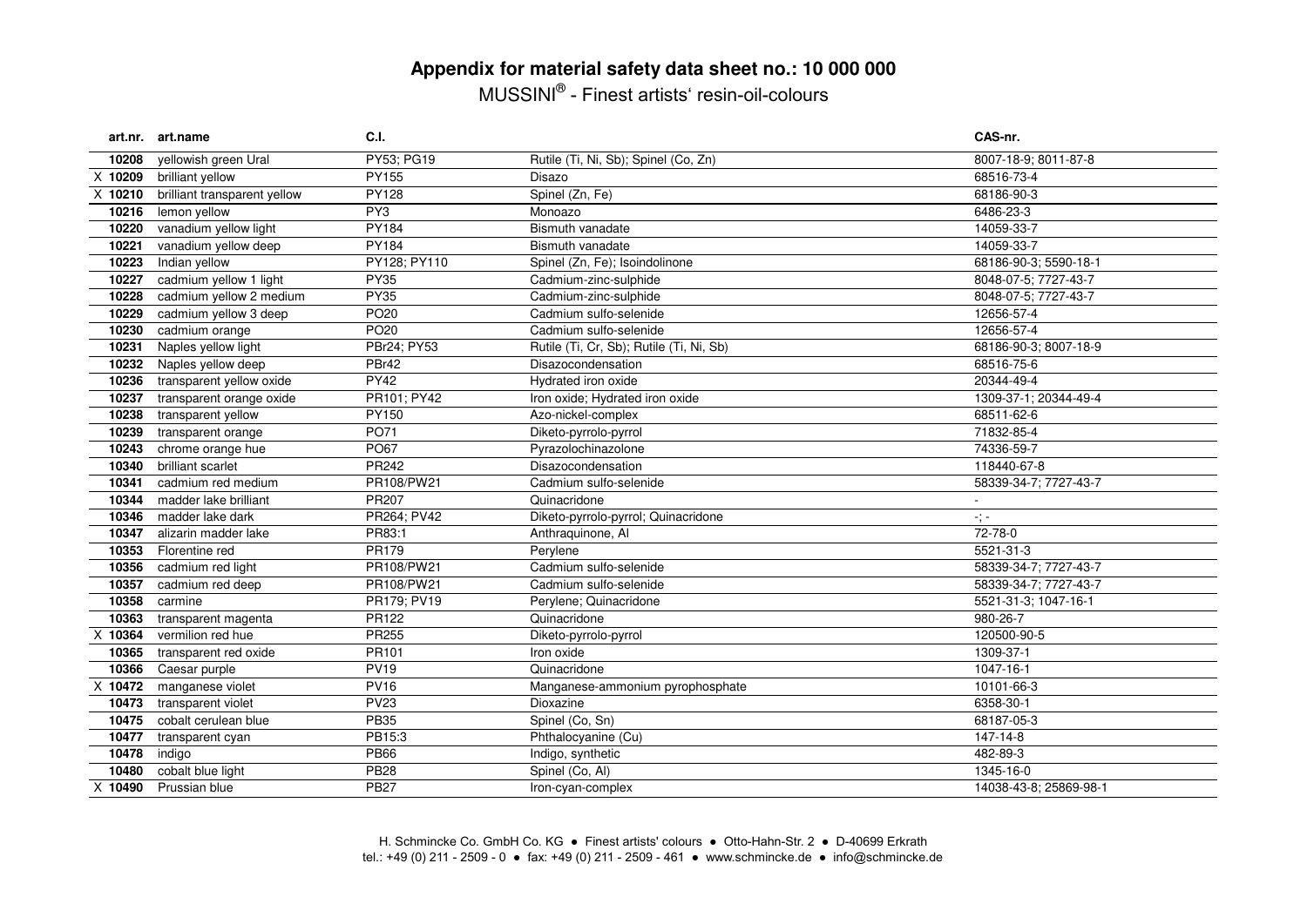# **Appendix for material safety data sheet no.: 10 000 000**

MUSSINI® - Finest artists' resin-oil-colours

|           | art.nr. art.name               | C.I.                     |                                                                                                  | CAS-nr.                                             |
|-----------|--------------------------------|--------------------------|--------------------------------------------------------------------------------------------------|-----------------------------------------------------|
| 10491     | ultramarine blue light         | <b>PB29</b>              | Sodium aluminum silicate                                                                         | 57455-37-5                                          |
| 10492     | ultramarine blue deep          | <b>PB29</b>              | Sodium aluminum silicate                                                                         | 57455-37-5                                          |
| 10493     | Delft blue                     | <b>PB60</b>              | Indanthrone                                                                                      | $81 - 77 - 6$                                       |
| X 10494   | indigo blue                    | PV19; PB60; PBk10        | Quinacridone; Indanthrone; Crystallized carbon                                                   | 1047-16-1; 81-77-6; 7782-42-5                       |
| 10496     | transparent Oriental blue      | PB15:6; PB15:2           | Phthalocyanine (Cu); Phthalocyanine (Cu)                                                         | 147-14-8; 147-14-8                                  |
| 10497     | transparent turquoise          | <b>PB16</b>              | Phthalocyanine                                                                                   | 574-93-6                                            |
| 10498     | cobalt turquoise               | <b>PG50</b>              | Spinel (Co, Ni, Zn, Ti)                                                                          | 68186-85-6                                          |
| X 10510   | chrome green light             | PY155; PG17; PY42        | Disazo; Hematite (Cr); Hydrated iron oxide                                                       | 68516-73-4; 1308-38-9; 20344-49-4                   |
| $X$ 10511 | cadmium green                  | PO20; PY35; PW21; PB15:3 | Cadmium sulfo-selenide; Cadmium-zinc-sulphide; Barium sulfate;<br>Phthalocyanine (Cu)            | 12656-57-4; 8048-07-5; 7727-43-7; -; 147-<br>$14-8$ |
| 10512     | chromium oxide green brilliant | <b>PG18</b>              | Hydrated chromium oxide                                                                          | 12001-99-9                                          |
| 10513     | chromium oxide green deep      | <b>PG17</b>              | Hematite (Cr)                                                                                    | 1308-38-9                                           |
| 10518     | helio green deep               | PG7                      | Phthalocyanine (Cu, Cl)                                                                          | 1328-53-6                                           |
| 10521     | helio green light              | <b>PG36</b>              | Phthalocyanine complex (Cu, Cl, Br)                                                              | 14302-13-7                                          |
| 10526     | sap green                      | PB60; PY150              | Indanthrone; Azo-nickel-complex                                                                  | 81-77-6; 68511-62-6                                 |
| 10528     | cobalt green opaque            | PY184; PG50              | Bismuth vanadate; Spinel (Co, Ni, Zn, Ti)                                                        | 14059-33-7; 68186-85-6                              |
| 10530     | yellowish green                | PY74; PG7; PY42          | Monoazo; Phthalocyanine (Cu, Cl); Hydrated iron oxide                                            | 6358-31-2; 1328-53-6; 20344-49-4                    |
| 10534     | transparent golden green       | PY129; PG7               | Copper-complex; Phthalocyanine (Cu, Cl)                                                          | 68859-61-0; 1328-53-6                               |
| 10535     | Oriental green                 | <b>PG19</b>              | Spinel (Co, Zn)                                                                                  | 8011-87-8                                           |
| 10536     | Turmaline green                | <b>PG26</b>              | Spinel (Co,Cr)                                                                                   | 68187-49-5                                          |
| 10640     | Verona green earth             | PG18; PR101              | Hydrated chromium oxide; Iron oxide                                                              | 12001-99-9; 1309-37-1                               |
| 10644     | vellow Sienna                  | PY42; PR101              | Hydrated iron oxide; Iron oxide                                                                  | 20344-49-4; 1309-37-1                               |
| X 10645   | asphaltum brown transparent    | PR101; PV19; PBk7        | Iron oxide; Quinacridone; Lamp black                                                             | 1309-37-1; 1047-16-1; 1333-86-4                     |
| 10646     | natural Bohemian green earth   | PBr7                     | Earth pigment                                                                                    |                                                     |
| 10647     | Pompeiian red                  | PR101                    | Iron oxide                                                                                       | 1309-37-1                                           |
| 10648     | caput mortuum                  | PR101                    | Iron oxide                                                                                       | 1309-37-1                                           |
| 10651     | English red                    | PR101                    | Iron oxide                                                                                       | 1309-37-1                                           |
| 10653     | deep ochre                     | PY42/PY43                | Iron oxide mix                                                                                   | 72669-22-8                                          |
| 10656     | Attic light ochre              | <b>PY42</b>              | Hydrated iron oxide                                                                              | 20344-49-4                                          |
| 10660     | raw Sienna                     | PBr7/PY43; PR101; PY42   | Earth pigment; Iron oxide; Hydrated iron oxide                                                   | -; 1309-37-1; 20344-49-4                            |
| 10661     | natural burnt Sienna           | PBr7                     | Earth pigment                                                                                    |                                                     |
| 10662     | brown pink                     |                          | PY153; PR101; PY42; PG7 Nickel-complex; Iron oxide; Hydrated iron oxide; Phthalocyanine (Cu, Cl) | 68859-51-8; 1309-37-1; 20344-49-4; 1328-<br>$53-6$  |
| 10663     | Pozzuoli earth                 | PR101; PBr41             | Iron oxide; Disazocondensation                                                                   | 1309-37-1; 68516-75-6                               |
| 10664     | natural raw umber              | PBr7; PG7; PY42          | Earth pigment; Phthalocyanine (Cu, Cl); Hydrated iron oxide                                      | $-$ : 1328-53-6: 20344-49-4                         |
| 10666     | natural burnt umber            | PBr7                     | Earth pigment                                                                                    |                                                     |
| 10667     | Vandyke brown                  | PR179; PR101; PBk7       | Perylene; Iron oxide; Lamp black                                                                 | 5521-31-3; 1309-37-1; 1333-86-4                     |
| 10669     | transparent brown oxide        | PR101                    | Iron oxide                                                                                       | 1309-37-1                                           |
| 10670     | raw umber light                | PBr7                     | Earth pigment                                                                                    | $\sim$                                              |